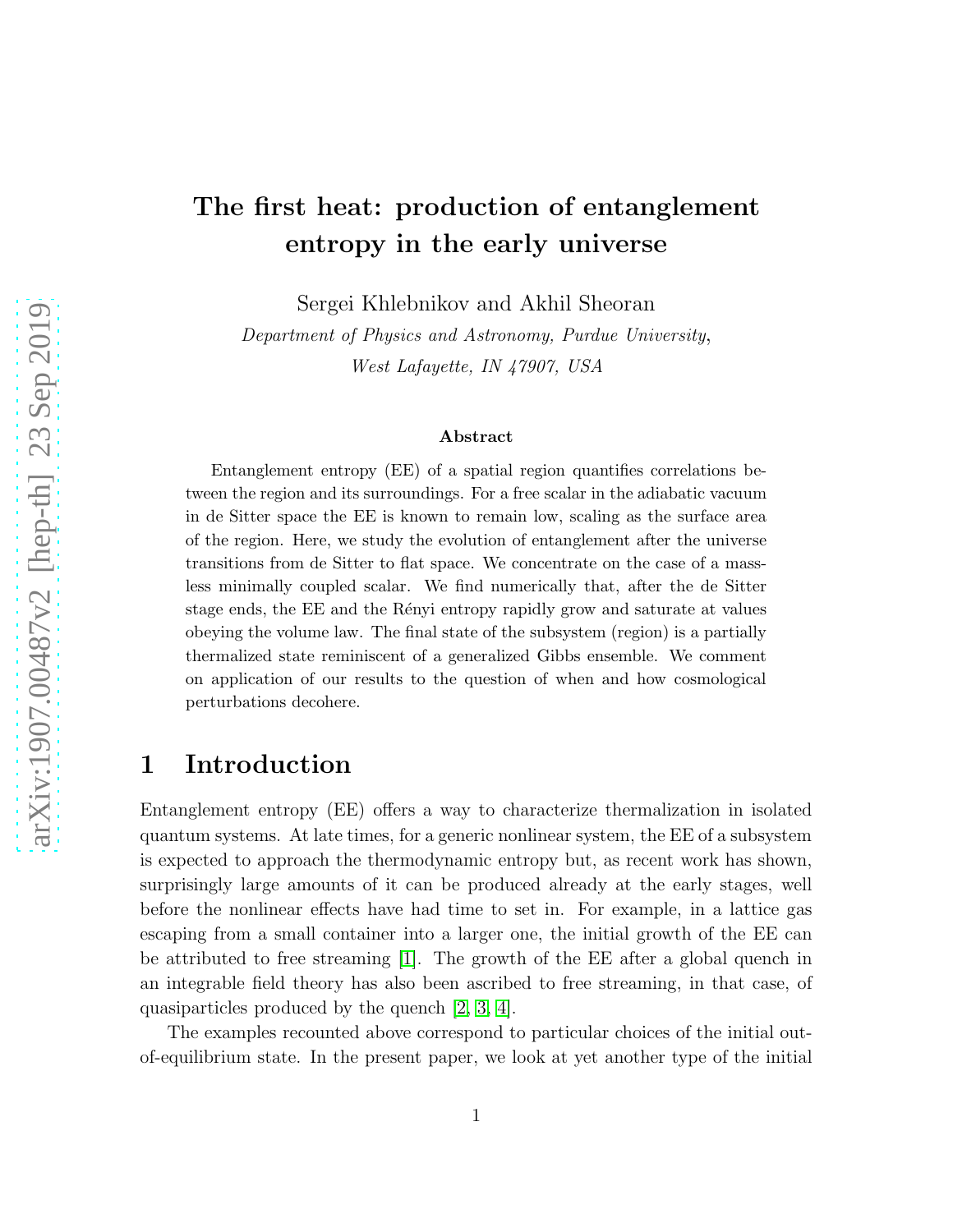state—a highly squeezed quantum state inherited from an earlier stage of the evolution. In cosmology, perhaps the best known example of this is the state of superhorizon perturbations that have been amplified (or, rather, have frozen in) during inflation  $[5, 6, 7, 8]$  $[5, 6, 7, 8]$  $[5, 6, 7, 8]$  $[5, 6, 7, 8]$ . The analog of the post-quench dynamics in this case is the evolution of the perturbations after inflation, including the time of the second horizon crossing, when a given mode of perturbation reenters the horizon. We will assume that these large-wavelength perturbations remain in the linear regime, so they can be described by a free field theory.

The simplest model of the scale factor of the universe in this context is to connect, at some value  $\eta_0$  of the conformal time, a de Sitter expansion, with the scale factor  $a(\eta) = -1/H\eta$ , where H is a constant Hubble parameter, to a static flat universe with the scale factor  $a(\eta_0)$ . One motivation for considering this problem is to understand better the "thermal" properties of cosmological perturbations. Earlier work [\[9,](#page-13-8) [10,](#page-13-9) [11,](#page-14-0) [12\]](#page-14-1) has used various coarse-graining procedures to define the entropy of those, resulting in fairly large values—for a massless minimally coupled scalar in de Sitter, of order  $H^3$  per unit physical volume. These results have been questioned later [\[13\]](#page-14-2) as implying too much decoherence at the time of the second horizon crossing, compared to what is allowed by observations. Computations of the EE, on the other hand, do not rely on coarse graining. We therefore ask: can entanglement of a region with its surroundings lead to a finite density of the EE, and how large can that density be?

At first glance, the answer to the first question may seem an obvious no: a finite density implies an entropy scaling as the volume of an entangling region, while it is known that the EE of a free scalar in the adiabatic vacuum in de Sitter only scales as the surface area [\[14\]](#page-14-3). Suppose, however, that we think not of the EE in de Sitter itself but rather the one obtaining in a post-quench fashion after the de Sitter stage has ended. Studies of quenches in integrable theories [\[2,](#page-13-1) [3,](#page-13-2) [4\]](#page-13-3) have shown that the entropy after a quench saturates at a value obeying the volume law, and we might expect the same for the present case. We start by verifying that expectation, using a numerical method.

Numerical calculations of the EE in Gaussian field theories are by now entirely standard (see, for example, Ref. [\[4\]](#page-13-3) and references therein). The novel element in our case is the dependence of the EE on the degree of squeezing, as represented by the parameter  $\eta_0$  defined above. The quantity we ultimately want is the entropy per degree of freedom (DOF) or, more precisely, per DOF that has been amplified during inflation. This can be computed on a lattice without a need to take the continuum limit. The reason is that the frequency of the lattice modes is bounded from above, so at a sufficiently small  $|\eta_0|$  all the modes are amplified. To estimate the entropy per amplified mode, we can simply divide the entropy of a region by the number of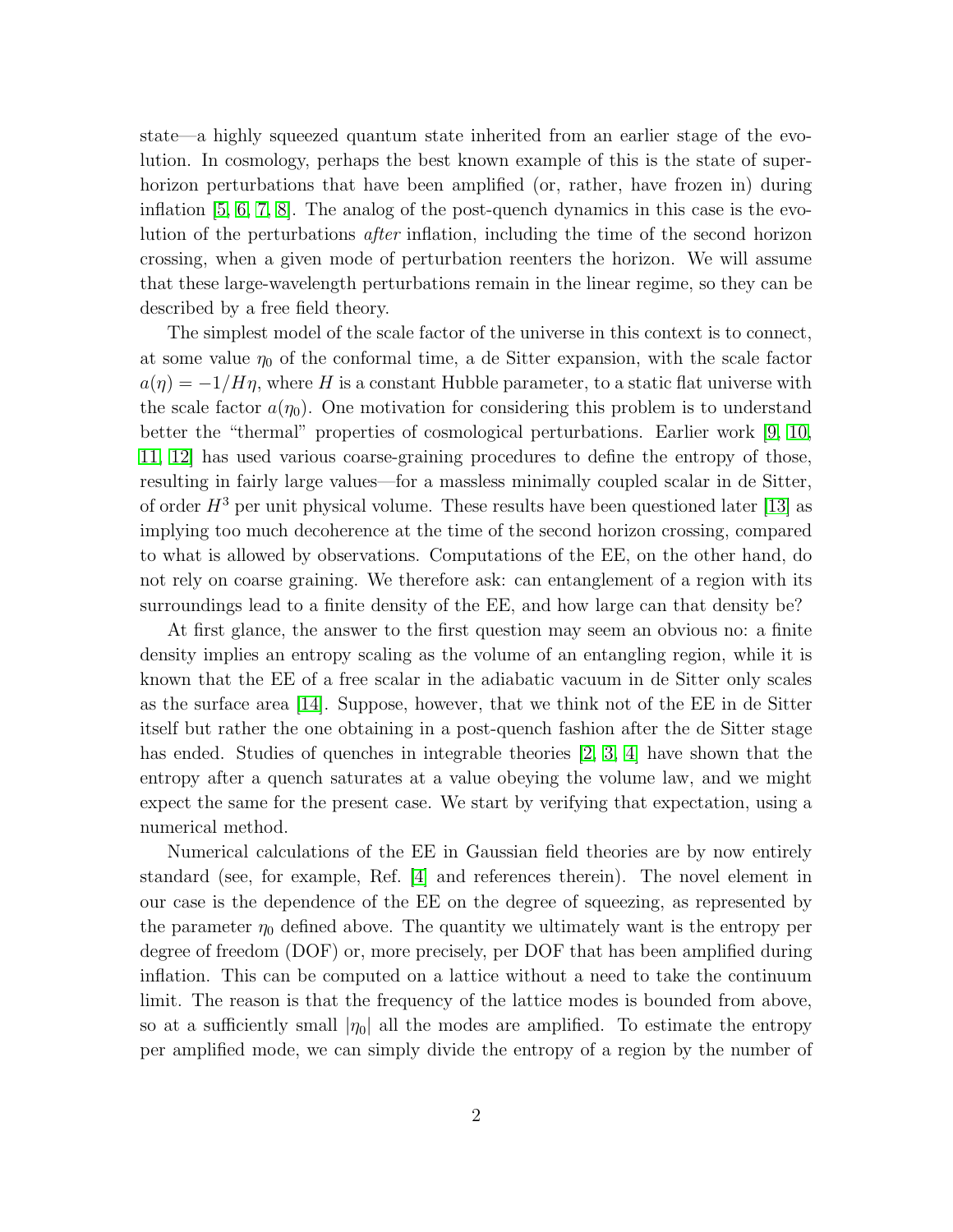lattice sites in it.

Fortuitously, a massless scalar in an expanding universe with two spatial dimensions is isomorphic in the infrared to the Bogoliubov phonon in an atomic superfluid with a variable coupling between the atoms. The latter system can then be considered as a "quantum simulator" for the former. In particular, a comparison of experimental data for the superfluid to the results presented here may allow one to isolate the effects of non-Gaussianity that were written into the quantum state during the time when the coupling was large. The question of how much information can be encoded in such non-Gaussianities is of interest for both the early universe and the physics of black holes. Because of this potential application of our results, we have chosen to tailor our presentation to the two-dimensional case, with an occasional summary of results for three dimensions.

In two spatial dimensions  $(2d)$ , we compute the EE and the second Rényi entropy directly for rectangular regions of various sizes. In three dimensions (3d), we use the following modification. We consider, as the entangling region, a right rectangular column maximally extended along the third coordinate z and compute the entropy of the modes independent of z, that is, having momentum  $k_z = 0$  in that direction. The number of these, for a column of square cross section with side length  $L$  (in lattice units), is  $L^2$ . The volume law corresponds to the entropy per DOF being L-independent, i.e., the entropy of the column scaling as  $L^2$ . We find that, in both dimensionalities, the entropies of the regions grow rapidly after the end of the de Sitter stage, until they saturate at values obeying the volume law. The saturation entropies depend logarithmically on the parameter  $\eta_0$ . We discuss the significance of these logarithms in Sec. [4.](#page-10-0)

For a more precise characterization of the final state, we compute the distribution of the thermal parameters  $\beta_{\ell}$  [\[15\]](#page-14-4) corresponding to the Williamson normal modes. These are the modes for which the density matrix of the subsystem (region) is diagonal. Those parameters can be compared to an a priori different set of thermal parameters,  $f_{\ell}$ , which determine the occupation numbers

<span id="page-2-0"></span>
$$
\tilde{n}_{\ell} = (e^{f_{\ell}} - 1)^{-1} \tag{1}
$$

of the Bogoliubov transformed operators corresponding to the subsystem's usual normal modes.  $f_{\ell}$  can be computed directly in de Sitter under the assumption that the subsystem is (quasi)isolated. They can be written as  $f_{\ell} = f(\tilde{\omega}_{\ell}, \eta_0)$  where f is a known function of the normal frequency  $\tilde{\omega}_{\ell}$  and the degree of squeezing. We find that, at large squeezing, the distributions of  $\beta_{\ell}$  (in the final state) and  $f_{\ell}$  match fairly well. This suggests that the system undergoes a restricted version of thermalization: at large enough times, the Williamson normal modes of a subsystem and its usual normal modes become more or less the same.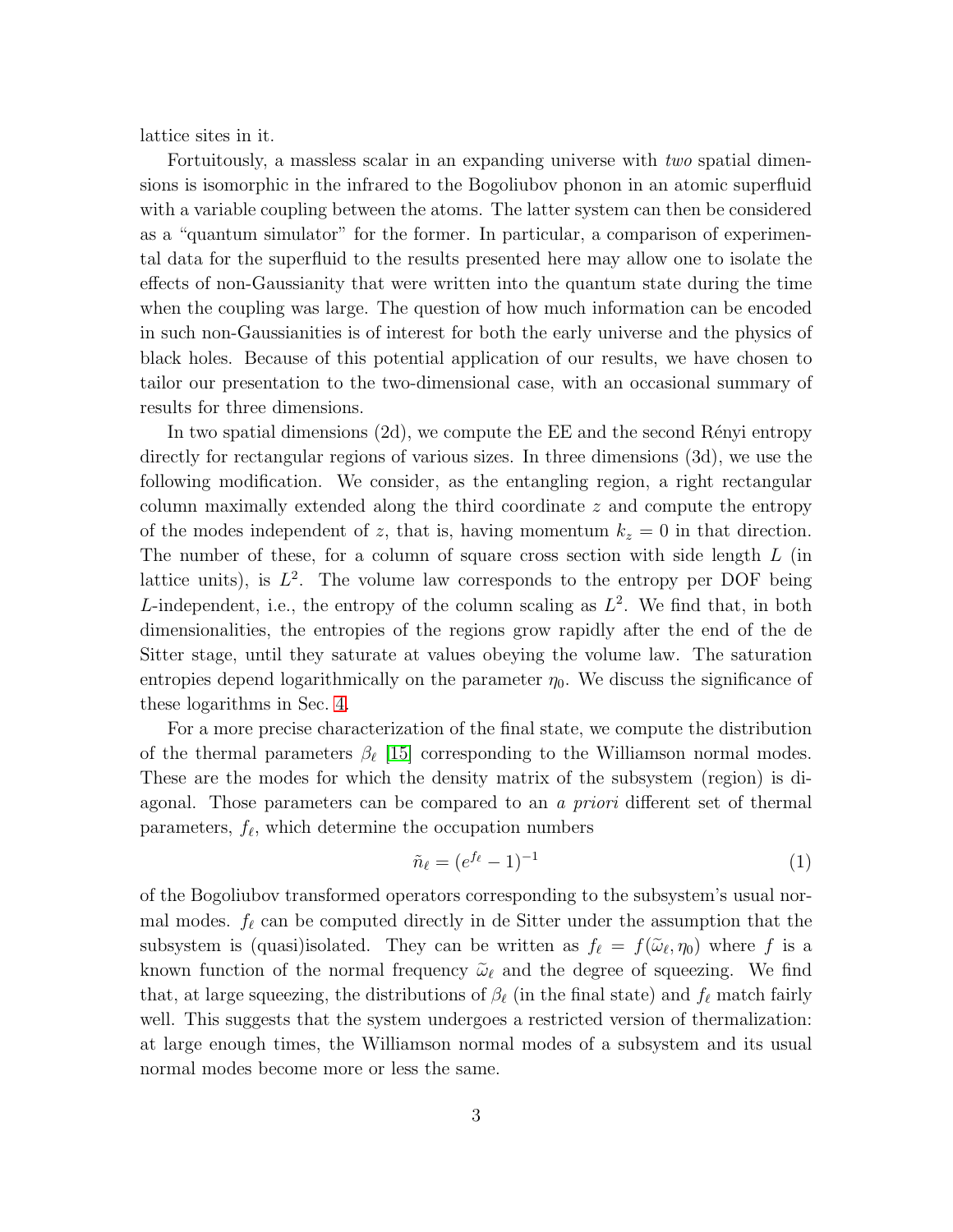The matching of the distributions of  $\beta_{\ell}$  and  $f_{\ell}$  lends credence to one of the coarsegraining proposal of Refs. [\[9,](#page-13-8) [10,](#page-13-9) [12\]](#page-14-1), namely, coarse-graining in the occupation number basis, provided that it is applied not in de Sitter itself but rather after that stage has ended and the modes have been already oscillating for some time. The distributions do not match at earlier times. In addition, we recall that, unlike for coarse-graining, the density matrix in our case is that of a subsystem; the system as a whole remains in a pure state.

Matching of the distributions is also reminiscent of relaxation towards a generalized Gibbs ensemble (GGE) in integrable models [\[16,](#page-14-5) [17\]](#page-14-6). The difference is that, in our case, the particle numbers  $N_{\ell}$ , to which the expectation values [\(1\)](#page-2-0) correspond, are not strictly conserved, because the subsystem is in fact not isolated. Our results are in keeping with the general principle of statistical physics, according to which the equilibrium density matrix of a subsystem should depend only on additive quasiconserved quantities, i.e., those that would be conserved if it were not for exchange of them with the surroundings.

#### <span id="page-3-3"></span>2 The lattice model

The main object of our study is a Gaussian scalar field  $\phi_i$  defined on a two-dimensional (2d) square lattice (although we also discuss the 3d case). We consider two ways of defining dynamics for  $\phi_i$ . The first is by discretizing the action of a continuum relativistic scalar minimally coupled to gravity in a spatially flat expanding universe. The resulting action is

<span id="page-3-1"></span>
$$
S = \int dt \left( \frac{1}{2} \tilde{a}^2(t) \sum_i \dot{\phi}_i^2 - \frac{1}{2} \sum_{ij} \phi_i \tilde{K}_{ij}(t) \phi_j \right), \qquad (2)
$$

where  $\tilde{a}(t)$  is the scale factor of the universe,

<span id="page-3-2"></span>
$$
\tilde{K}_{ij}(t) = K_{ij} + m^2 \tilde{a}^2(t)\delta_{ij},\qquad(3)
$$

 $K_{ij}$  is a time-independent symmetric positive semidefinite matrix, and m is the mass of the scalar. Note that we have absorbed the area of the unit cell into  $\tilde{a}^2$ , so  $\tilde{a}$  has dimension of time. We will present numerical results only for the massless case, when  $\tilde{K}_{ij} = K_{ij}$ , but some of the intermediate expressions apply more generally.

The second approach to defining dynamics is to start with the 2d Bose-Hubbard model in the superfluid phase,[†](#page-3-0) where the scalar is the Bogoliubov phonon. On a

<span id="page-3-0"></span><sup>†</sup>For the phase diagram of the Bose-Hubbard model, see Ref. [\[18\]](#page-14-7).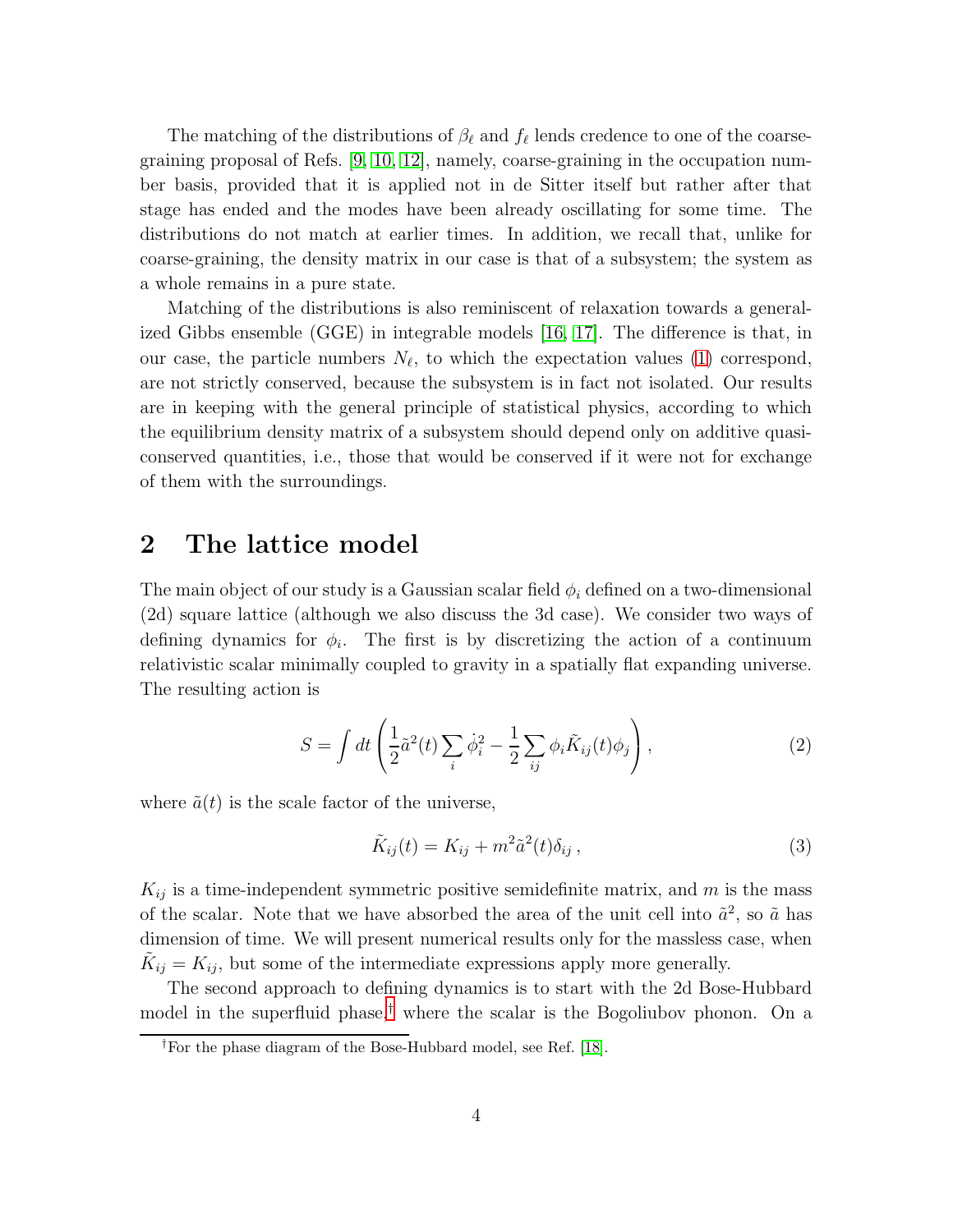square lattice, the Bose-Hubbard Hamiltonian is

$$
\mathcal{H}_{BH} = \sum_{i} \left[ -J \sum_{e} (a_i^{\dagger} a_{i+e} + a_{i+e}^{\dagger} a_i) + \frac{1}{2} U n_i^2 - (\mu + \frac{1}{2} U) n_i \right],\tag{4}
$$

where e goes over the positive lattice directions,  $n_i = a_i^{\dagger} a_i$ , and  $J, U, \mu$  are parameters. We take  $J > 0$  and  $U > 0$ , the latter corresponding to a repulsive interaction. In the superfluid phase, at low energies, the number density  $n_i$  is close to its average  $\bar{n}$ , i.e.,

$$
n_i = \bar{n} + \delta n_i \tag{5}
$$

where  $\delta n_i$  is small. Defining the order parameter phase  $\theta_i$  via  $a_i = \sqrt{n_i}e^{-i\theta}$  and expanding in small  $\delta n_i$  and  $\theta_{i+e} - \theta_i$ , one obtains the quadratic Hamiltonian

<span id="page-4-1"></span>
$$
\mathcal{H}_{BH,2} = J\bar{n} \sum_{i,e} \left[ (\theta_{i+e} - \theta_i)^2 + \frac{1}{4\bar{n}^2} (\delta n_{i+e} - \delta n_i)^2 \right] + \frac{1}{2} U \sum_i \delta n_i^2. \tag{6}
$$

Define symmetric matrix  $L_{ij}$  such that

<span id="page-4-3"></span>
$$
\sum_{ij} \theta_i L_{ij} \theta_j = \sum_{i,e} (\theta_i - \theta_{i+e})^2.
$$
 (7)

To identify the Bogoliubov phonon, one rescales  $\theta_i$  and  $\delta n_i$  into a new canonical pair  $\phi_i$ ,  $\pi_i$ , as follows:  $\phi = \hat{Z}^{-1/2}\theta$ ,  $\pi = \hat{Z}^{1/2}\delta n$  (in matrix notation), where  $\hat{Z}$  is made of the following matrix elements:

<span id="page-4-0"></span>
$$
Z_{ij} = \frac{1}{2J\bar{n}} \left( \delta_{ij} + \frac{J}{2\bar{n}U} L_{ij} \right) . \tag{8}
$$

Suppose for a moment that the parameters in [\(8\)](#page-4-0) are time-independent. Then, the new quadratic Hamiltonian is simply Eq. [\(6\)](#page-4-1) rewritten in the new variables:

<span id="page-4-2"></span>
$$
\mathcal{H}_{BH,2} = \frac{1}{2}\phi\left(\hat{L} + \frac{J}{2\bar{n}U}\hat{L}^2\right)\phi + J\bar{n}U\pi^2.
$$
\n(9)

To establish a connection with the cosmological model [\(2\)](#page-3-1), we consider the case when  $\bar{n}$  is large enough for the second term in the brackets in [\(8\)](#page-4-0) and [\(9\)](#page-4-2) to be always negligible. If we neglect this term and switch time-dependence on in  $U$  but not in  $J$ or  $\bar{n}$ , the matrix [\(8\)](#page-4-0) will remain time-independent, and the expression [\(9\)](#page-4-2) will still apply. The theory then becomes equivalent to one with the action [\(2\)](#page-3-1) with zero mass and the following identifications:  $\hat{K} = \hat{L}$  and  $\tilde{a}^2(t) = [2J\bar{n}U(t)]^{-1}$ .

For a possible experimental realization, it is important that a simulation of the theory  $(2)$  with atoms in an optical lattice requires only time-dependence of U and not, for instance, of the hopping matrix element J. This is specific to two spatial dimensions.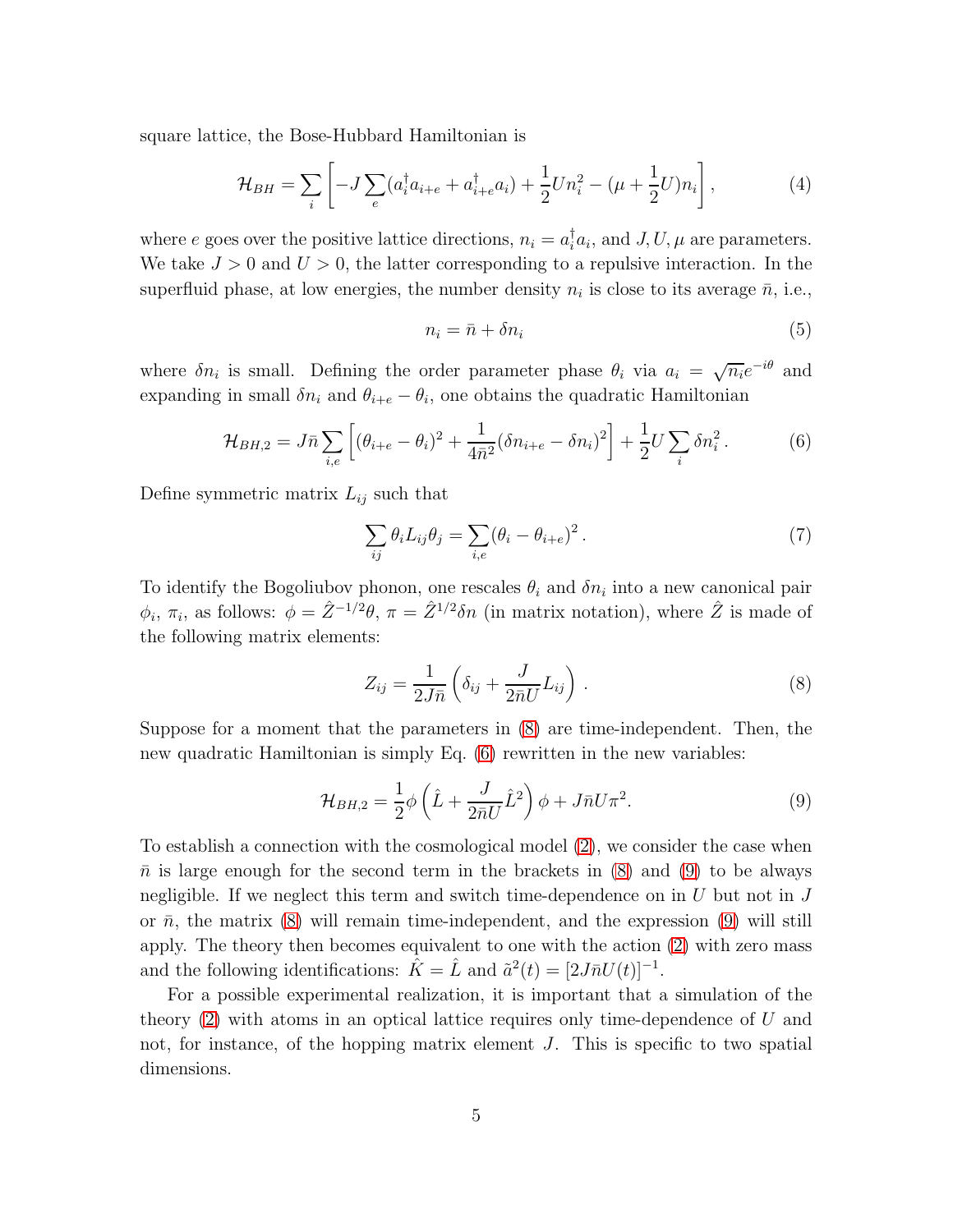The sum  $\delta N = \sum_i \delta n_i$  represents a variation of the total particle number and, if the latter is conserved, must be zero. The Hamiltonian [\(6\)](#page-4-1) guarantees that, if imposed initially, this condition will hold at all times:

$$
\frac{d}{dt}\sum_{i}\delta n_{i} = -2J\bar{n}\sum_{ij}L_{ij}\theta_{j} = 0.
$$
\n(10)

This is because  $\sum_i L_{ij} = 0$ , meaning that the symmetric matrix  $\hat{L}$  has a constant as its zero mode. In the continuum limit, the particle number is conserved by the Neumann ( $\nabla \theta = 0$ ) boundary condition on  $\theta$  but not by the Dirichlet (fixed  $\theta$ ) one. Eq. [\(2\)](#page-3-1) with  $\hat{K} = \hat{L}$  can be viewed as a discretization of a continuum action with the field subject to the Neumann condition.

In what follows, we remove the constant mode from the consideration entirely by assuming that we work with the ensemble with a fixed total particle number.

Upon transition to the conformal time  $\eta$  via  $d\eta = dt/\tilde{a}(t)$ , the action becomes

<span id="page-5-0"></span>
$$
S = \int d\eta a(\eta) \left( \frac{1}{2} \sum_{i} {\phi'_i}^2 - \frac{1}{2} \sum_{ij} \phi_i \tilde{K}_{ij} \phi_j \right), \qquad (11)
$$

where  $a(\eta) \equiv \tilde{a}[t(\eta)]$ , and a prime denotes a derivative with respect to  $\eta$ . Recall that  $\tilde{a}$  has dimension of time, so  $\eta$  is dimensionless.

The canonical momentum conjugate to  $\phi_i$  is

$$
\pi_i = \tilde{a}^2(t)\dot{\phi}_i = a(\eta)\phi'_i \tag{12}
$$

and can be obtained from either [\(2\)](#page-3-1) or [\(11\)](#page-5-0).

We adopt the following form of the scale factor

<span id="page-5-1"></span>
$$
a(\eta) = \begin{cases} -1/H\eta, & \eta \le \eta_0 \\ -1/H\eta_0, & \eta > \eta_0, \end{cases}
$$
\n
$$
(13)
$$

corresponding to a de Sitter expansion that connects, at some  $\eta = \eta_0 < 0$ , to a flat spacetime.

To obtain the mode expansion of the Gaussian field in this spacetime, we first diagonalize the matrix  $\hat{K}$  by an orthogonal transformation

$$
\phi_i = \sum_k q_k O_{ki},\tag{14}
$$

resulting in a set of eigenvalues  $\lambda_k = \omega_k^2$  (as noted above, we only keep the nonzero ones) and the corresponding eigenvectors (the normal modes), which are the rows of the orthogonal matrix  $\hat{O}$ ;  $q_k$  are the new canonical coordinates.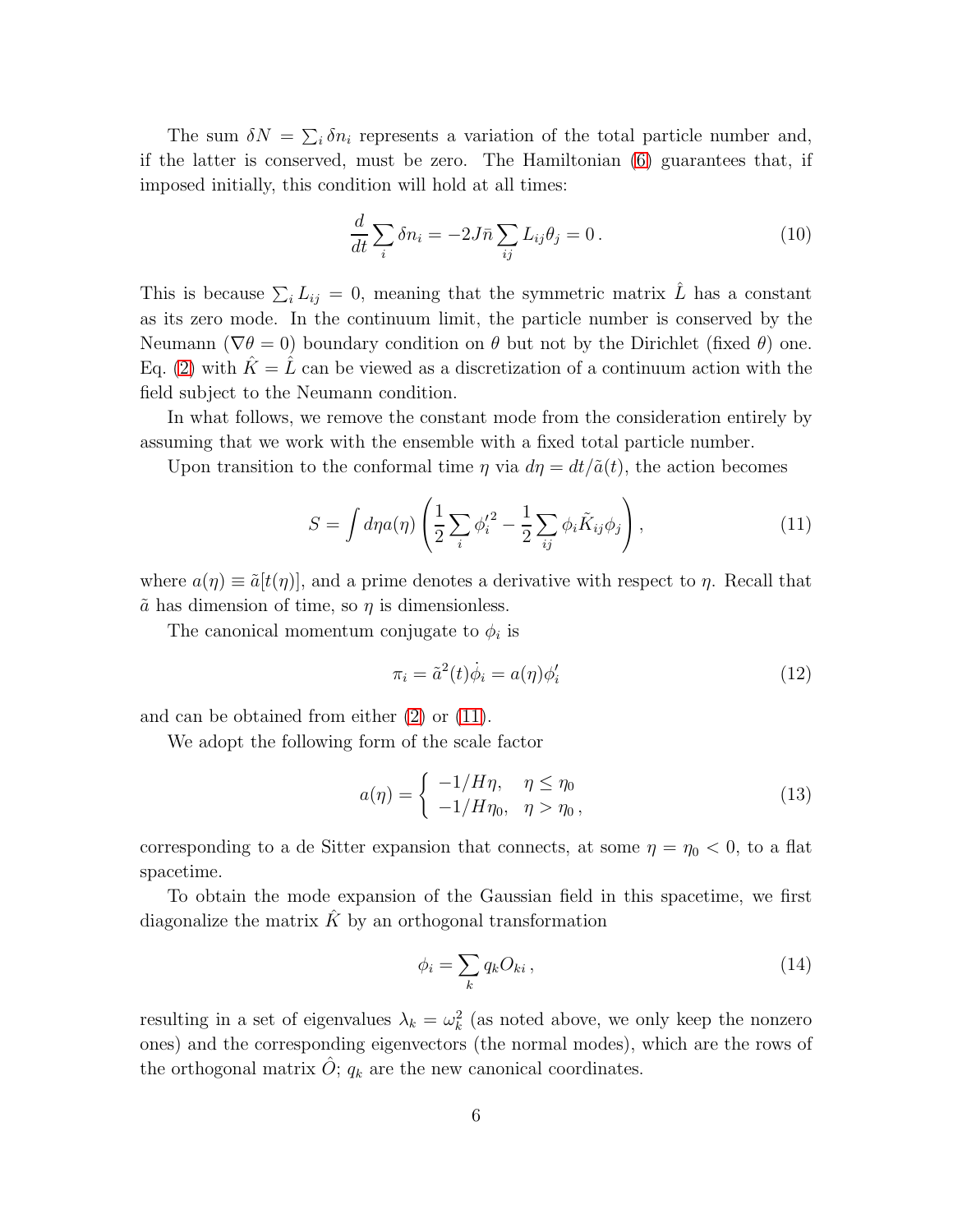The time-dependence of the amplitudes  $q_k$  is obtained by solving a linear differential equation. The result is as follows. At  $\eta < \eta_0$ ,

<span id="page-6-0"></span>
$$
q_k(\eta) = \frac{1}{2}\sqrt{\pi H} \left[ b_k \eta H_\nu^{(1)}(-\omega_k \eta) + b_k^\dagger \eta H_\nu^{(2)}(-\omega_k \eta) \right],\tag{15}
$$

where  $b_k^{\dagger}$ <sup> $\mathcal{T}_k$ </sup> are time-independent creation operators,  $H_{\nu}$  are the Hankel functions, and

<span id="page-6-2"></span>
$$
\nu^2 = 1 - \frac{m^2}{H^2} \,. \tag{16}
$$

The latter is for the general massive case [\(3\)](#page-3-2). The normalization coefficient in [\(15\)](#page-6-0) is chosen so that  $q_k$  and  $p_k = a(\eta)q'_k$  are correct canonical pairs.

At  $\eta > \eta_0$ ,

<span id="page-6-1"></span>
$$
q_k(\eta) = \frac{1}{\sqrt{2\Omega_k a(\eta_0)}} \left( c_k e^{-i\Omega_k \eta} + c_k^{\dagger} e^{i\Omega_k \eta} \right),\tag{17}
$$

where

$$
\Omega_k^2 = \omega_k^2 + m^2 a^2(\eta_0), \qquad (18)
$$

and  $c_k^{\dagger}$  $\bar{k}$  is another set of time-independent operators. By matching the expansions [\(15\)](#page-6-0) and [\(17\)](#page-6-1) at  $\eta = \eta_0$ , one expresses one set of operators in terms of the other.

At fixed  $\nu$ , the only dependence of Eqs. [\(15\)](#page-6-0) and [\(17\)](#page-6-1) on the Hubble parameter is in the prefactors:  $q_k$  scales as  $\sqrt{H}$  and its conjugate momentum  $p_k$  as  $1/\sqrt{H}$ . This dependence can be removed by a canonical transformation without affecting the value of the entropy. So, in computations of the entropy we can set  $H = 1$ . When we wish to express results in terms of the physical frequency

<span id="page-6-3"></span>
$$
\omega_{k,\text{ph}} = \omega_k / a(\eta_0) \,,\tag{19}
$$

we will restore  $H$ . For example, the condition that a given mode is significantly amplified in de Sitter can be written as

$$
\omega_k |\eta_0| = \omega_{k, \mathrm{ph}} / H \ll 1. \tag{20}
$$

Another place where H plays a role is the relation between the conformal time  $\eta$  and the laboratory time  $t$  during the flat space segment of the evolution:

$$
t = H\eta/|\eta_0| + \text{const.}\tag{21}
$$

Note that, for a given H, the same interval of  $\eta$  corresponds to different intervals of t for different values of  $\eta_0$ .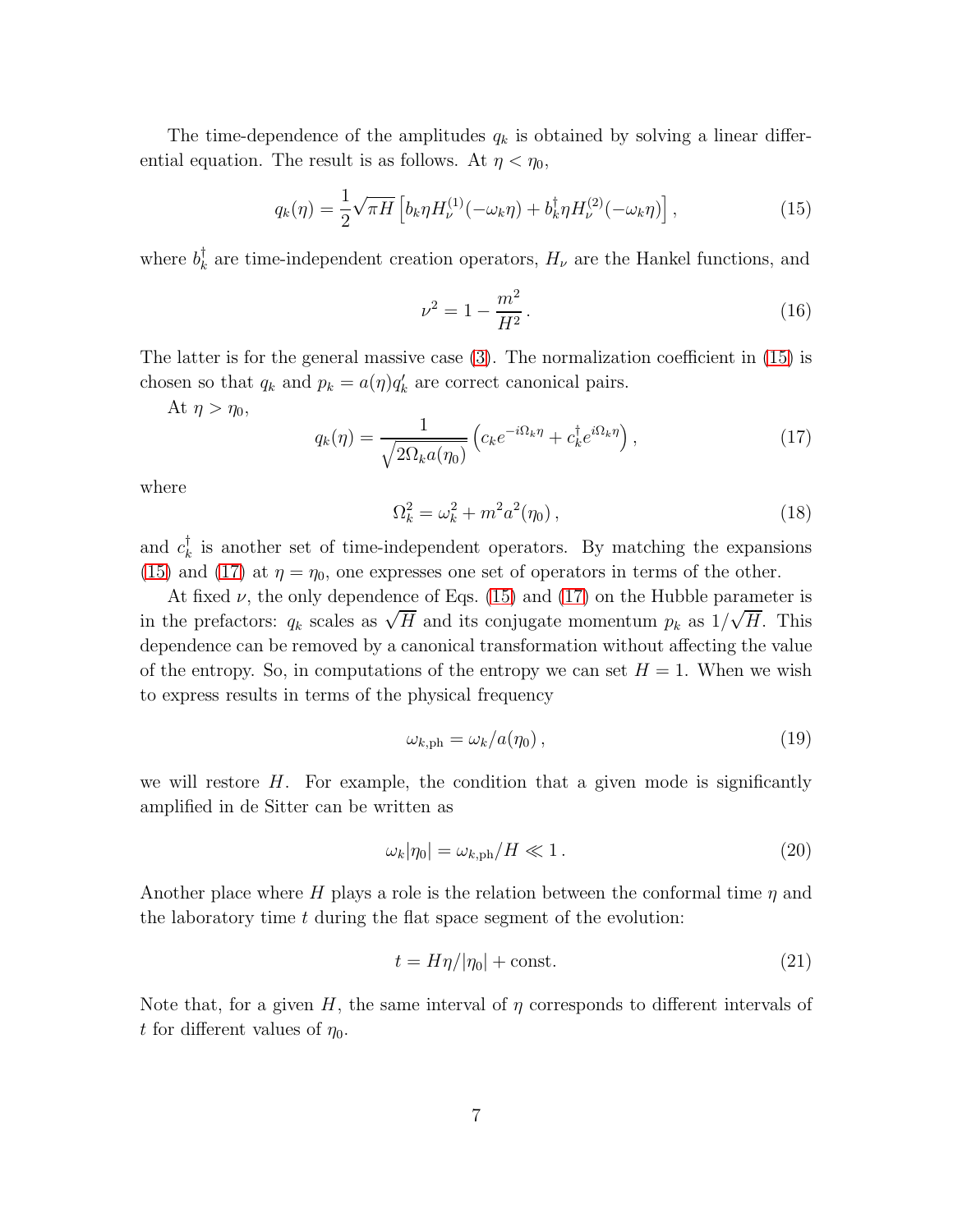#### <span id="page-7-2"></span>3 Entanglement entropy

At  $\eta \to -\infty$ , all modes (on a finite lattice, with the constant mode excluded) evolve adiabatically, and the vacuum of the operators  $b_k$  from [\(15\)](#page-6-0) is the usual adiabatic vacuum of a free scalar in de Sitter. This is the state for which we will be studying correlations as represented by the EE and the Rényi entropy for different spatial regions. The regions are defined by selecting a set of lattice sites and are time independent. We refer to these regions as subsystems.

To obtain the entropies, we first construct the density matrix  $\rho_A$  of a region A by tracing out the local degrees of freedom  $(\phi_i, \pi_i)$  corresponding to lattice sites outside the region. The EE and the  $q$ -th Rényi entropy of the subsystem are then defined by the usual formulas

<span id="page-7-1"></span>
$$
S_E = -\text{Tr}(\rho_A \ln \rho_A), \qquad (22)
$$

$$
S_R(q) = -\frac{1}{q-1} \ln \text{Tr}(\rho_A^q) \,. \tag{23}
$$

A convenient way to define  $\rho_A$  for a Gaussian state is to require that it reproduces the covariance matrix

<span id="page-7-0"></span>
$$
C_{IJ}(\eta) = \frac{1}{2} \langle \{\xi_I(\eta), \xi_J(\eta)\}\rangle, \tag{24}
$$

where the braces denote anticommutator, and the vector

$$
\xi = (\phi_1, \dots, \phi_n, \pi_1, \dots, \pi_n),\tag{25}
$$

whose components  $\xi_I$  appear in [\(24\)](#page-7-0), combines the coordinates and momenta for the lattice sites *inside* the region A. The averaging is over the adiabatic vacuum. For a Gaussian state with zero  $\langle \phi_i \rangle$  and  $\langle \pi_i \rangle$ , such as the one here, the covariance matrix carries all the information there is about the state. The averages in [\(24\)](#page-7-0) are then reinterpreted as those computed in a mixed state in a Gaussian theory that contains only the variables in A, with the help of a density matrix  $\rho_A \equiv \rho_A(\eta)$ .

The  $2n \times 2n$  matrix C that has  $C_{IJ}$  as its matrix elements has the following normal form, called the Williamson normal form [\[19\]](#page-14-8):  $\hat{C} = \hat{S}^T \text{diag}(\gamma, \gamma) \hat{S}$ , where  $\hat{S}$ is a symplectic matrix. The *n* entries  $\gamma_{\ell}$  that comprise the vector  $\gamma$  are called the symplectic eigenvalues of  $\tilde{C}$ . The density matrix  $\rho_A(\eta)$  can be written as a product of thermal density matrices for a set of oscillators  $a_{\ell}(\eta)$ ,  $a_{\ell}^{\dagger}$  $\bar{J}_{\ell}(\eta)$  corresponding to the Williamson normal modes, as follows [\[15\]](#page-14-4):

$$
\rho_A(\eta) = \prod_{\ell=1}^n (1 - e^{-\beta_\ell(\eta)}) e^{-\beta_\ell(\eta) a_\ell^\dagger(\eta) a_\ell(\eta)}, \qquad (26)
$$

where

<span id="page-7-3"></span>
$$
\beta_{\ell} = \ln \frac{\gamma_{\ell} + 1/2}{\gamma_{\ell} - 1/2}.
$$
\n(27)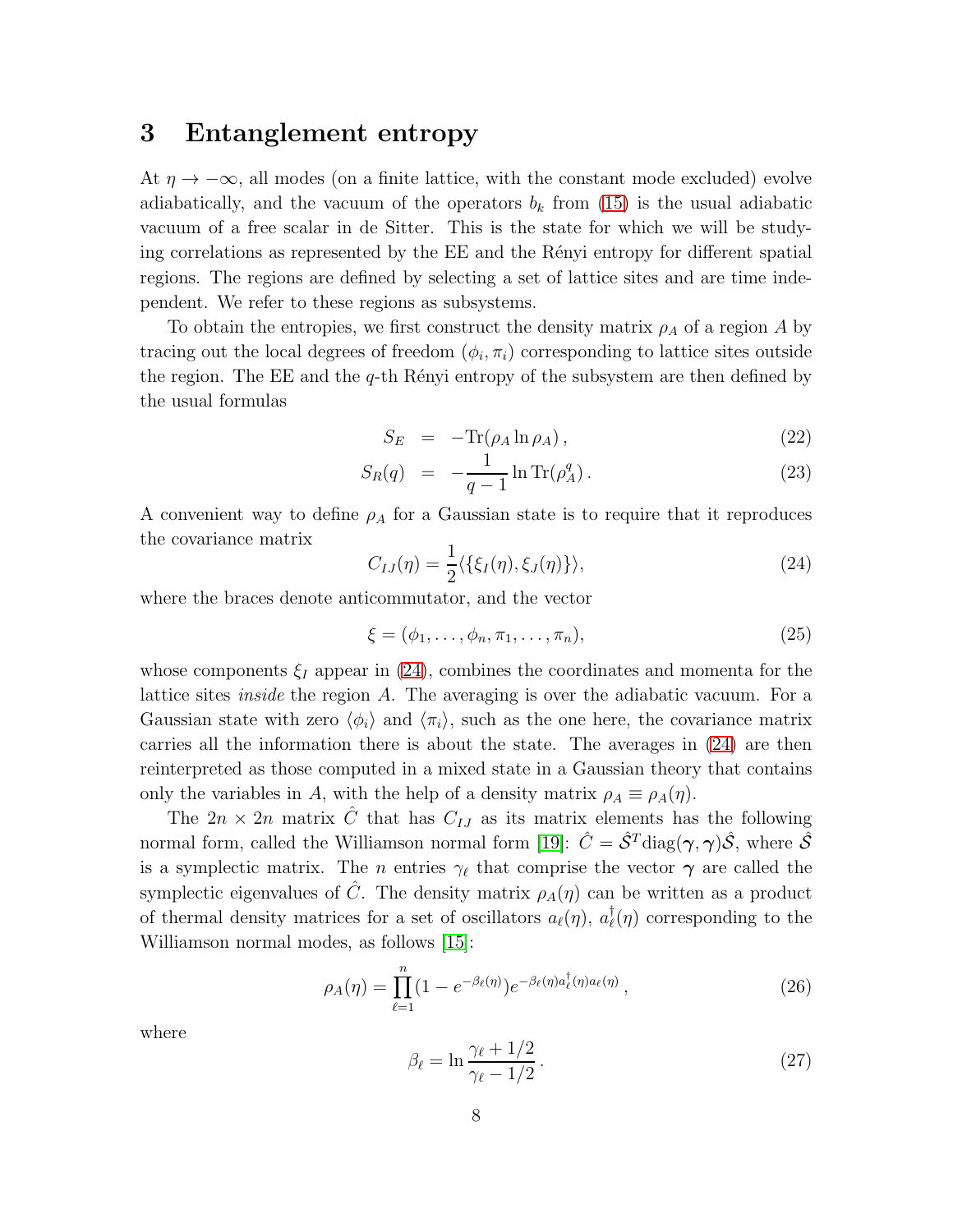The entropies [\(22\)](#page-7-1) and [\(23\)](#page-7-1) are then the sums of those of the individual oscillators, that is,  $S_E = \sum_{\ell} s_E(\gamma_{\ell})$  and  $S_R(q) = \sum_{\ell} s_R(q; \gamma_{\ell})$ , where

$$
s_E(\gamma) = \gamma_+ \ln \gamma_+ - \gamma_- \ln \gamma_-, \qquad (28)
$$

$$
s_R(q; \gamma) = \frac{1}{q-1} \ln(\gamma_+^q - \gamma_-^q), \qquad (29)
$$

and  $\gamma_{\pm} = \gamma \pm \frac{1}{2}$  $\frac{1}{2}$ . This method was used for a calculation of the entropy growth after a quench in a Gaussian theory in flat spacetime in Ref. [\[4\]](#page-13-3).

We now present numerical results for the model [\(11\)](#page-5-0) on a square 2d lattice with  $K_{ij}$  set equal to  $L_{ij}$ , Eq. [\(7\)](#page-4-3), and  $a(\eta)$  of the form [\(13\)](#page-5-1). The eigenvalues of this  $K$ , for an  $M \times N$  lattice, are

$$
\omega_k^2 = 4 - 2\cos k_x - 2\cos k_y, \tag{30}
$$

where  $k_x$  is quantized in units of  $\pi/M$ , and  $k_y$  in units of  $\pi/N$ . Note that  $\omega_k$  is bounded from above by  $2\sqrt{2}$ , so for a sufficiently small  $|\eta_0|$  all lattice modes are amplified.

With the Hubble parameter set to one as described at the end of Sec. [2,](#page-3-3) the only parameters left in the model are the mass parameter  $\nu$ , Eq. [\(16\)](#page-6-2), and the transition time  $\eta_0$  in Eq. [\(13\)](#page-5-1). We can also vary the total size of the system and the size and shape of the entangling region. Here, we present results for the massless case  $\nu = 1$ and the total lattice size of  $31 \times 33$ .

Fig. [1](#page-9-0) shows the EE and the second  $(q = 2)$  Rényi entropy for a  $10 \times 10$  square in the middle of the system for two different values of  $\eta_0$ . We see that, after the expansion is switched off, the entropies grow rapidly, until they saturate at values that are large compared to the entropy the region had in de Sitter.

The dependence of the saturation entropy on the subsystem linear size  $L$  is shown in Fig. [2.](#page-9-1) One finds a good volume scaling with a coefficient of  $L^2$  that depends on  $\eta_0$ . That dependence, for  $|\eta_0| \leq 0.01$ , is well fit by

<span id="page-8-0"></span>
$$
b_E(\eta_0)[2d] = -\ln|\eta_0| - 1.8, \qquad (31)
$$

$$
b_R(\eta_0)[2d] = -\ln|\eta_0| - 2.1 \tag{32}
$$

for the EE and the second Rényi entropy, respectively. Because for these small  $|\eta_0|$ all modes we have on the lattice are amplified, we can view [\(31\)](#page-8-0) and [\(32\)](#page-8-0) as estimates of the entropies per degree of freedom (DOF) of the subsystem.

For a parallel computation in three dimensions, we consider an entangling region in the form of a right vertical column that extends for all values of the third  $(z)$ coordinate and has a constant cross-section of  $L \times L$  sites in the  $(x, y)$  plane. To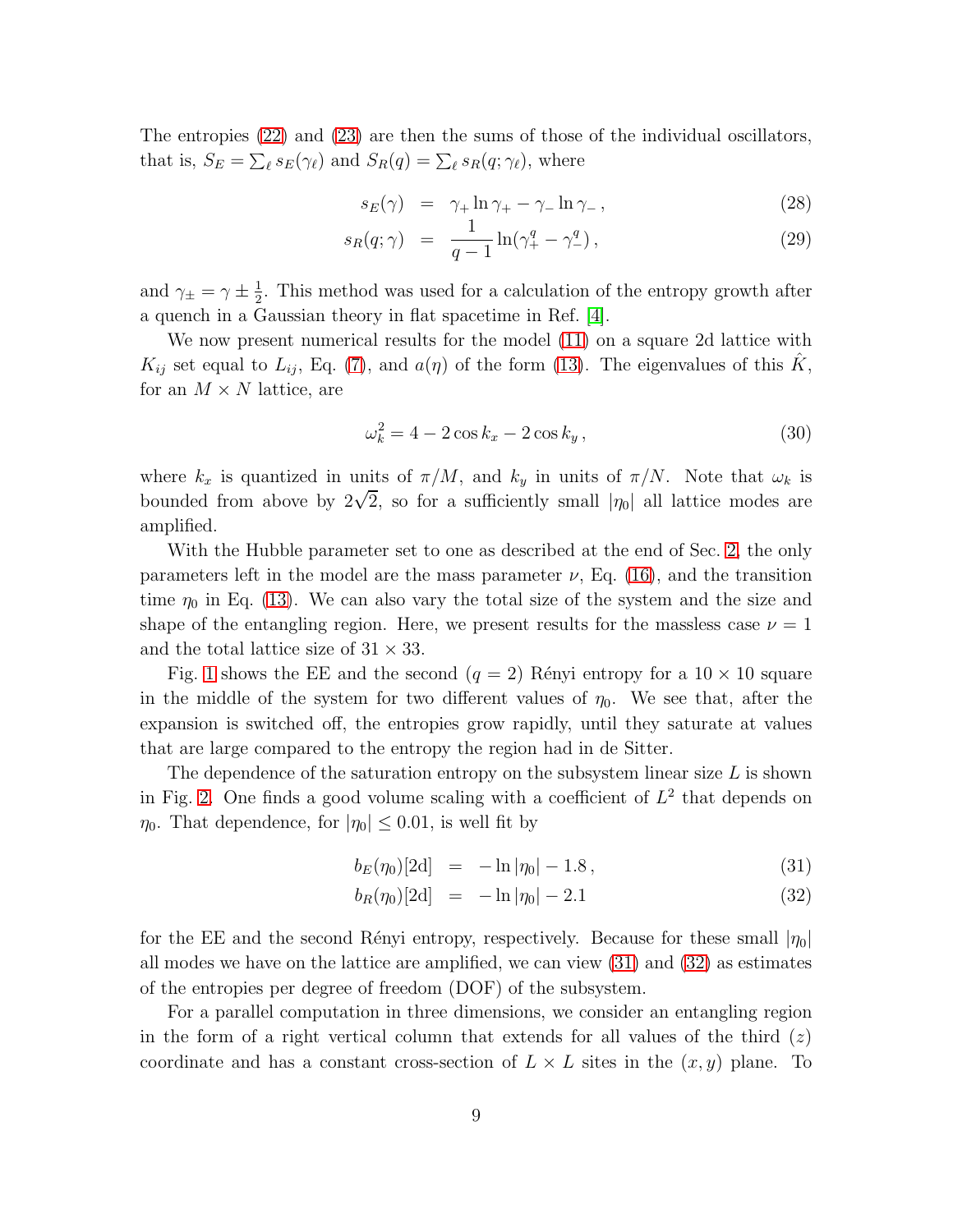

<span id="page-9-0"></span>Figure 1: Time dependence of the EE (solid lines) and the second Rényi entropy (dashed lines) for a  $10 \times 10$  square in the middle of a  $31 \times 33$  system. Larger entropies correspond to  $\eta_0 = -10^{-4}$ , and smaller to  $\eta_0 = -10^{-2}$ .



<span id="page-9-1"></span>Figure 2: Dependence of the saturation entropies, defined as those at  $\eta = 50$ , on L (in lattice units) for  $L \times L$  squares in the middle of a 31  $\times$  33 system. Circles represent the EE, and squares the second Rényi entropy. The lines are fits by quadratic polynomials  $bL^2 + cL + d$ . Larger entropies correspond to  $\eta_0 = -10^{-4}$ , and smaller to  $\eta_0 = -10^{-2}$ .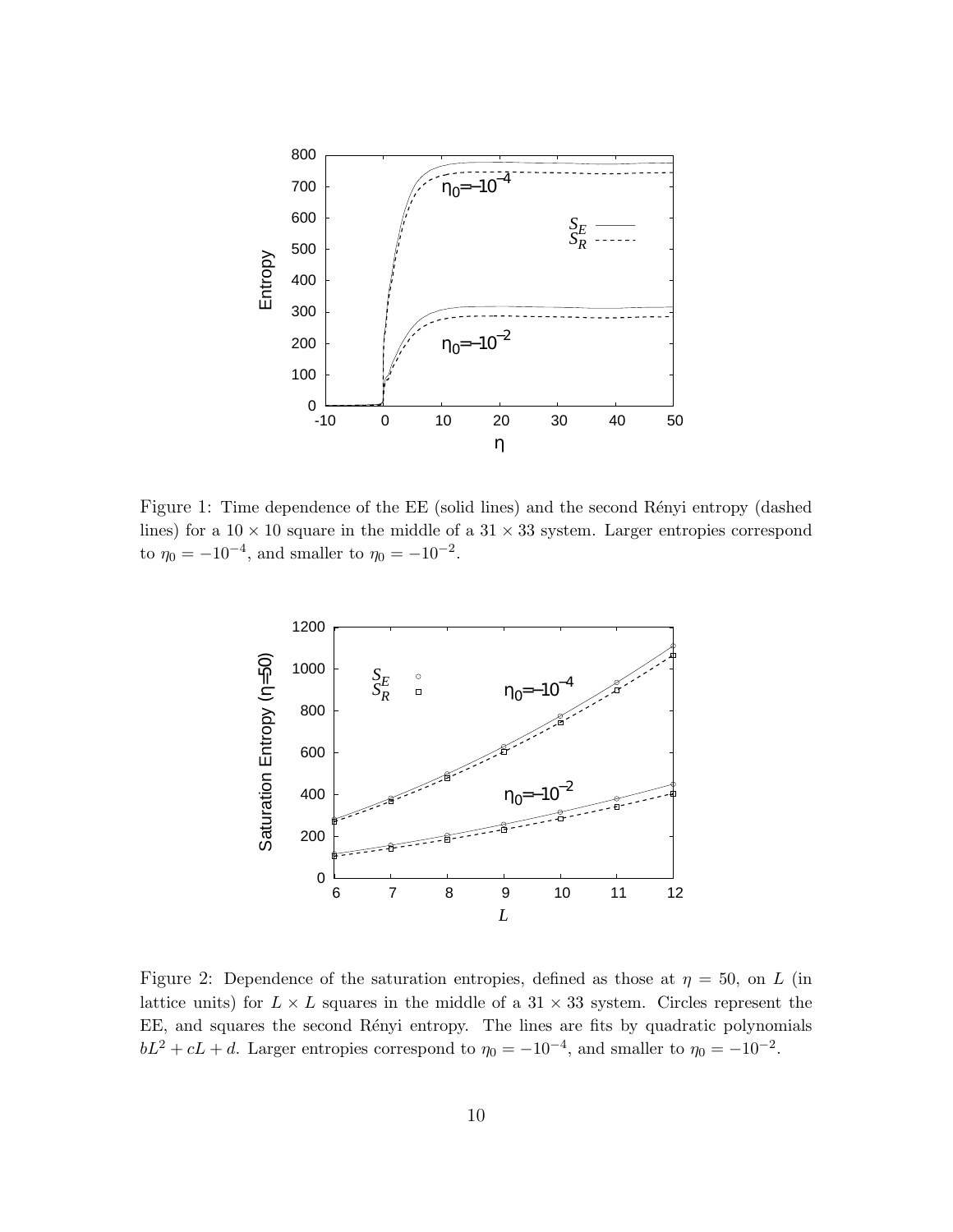estimate the entropy per an amplified DOF, we restrict attention to the  $k_z = 0$  mode of the field. Then, the total number of DOF in the subsystem is  $L^2$ , just as in the 2d case. The difference with that case is in the form of the mode functions at  $\eta < \eta_0$ : instead of [\(15\)](#page-6-0) we now have

$$
q_k(\eta) = \frac{1}{2}\sqrt{\pi}H(-\eta)^{3/2} \left[ b_k H_{\nu}^{(1)}(-\omega_k \eta) + b_k^{\dagger} H_{\nu}^{(2)}(-\omega_k \eta) \right],
$$
 (33)

where

$$
\nu^2 = \frac{9}{4} - \frac{m^2}{H^2}.
$$
\n(34)

The results are similar to those for two dimensions. For the massless case  $(\nu = 3/2)$ , the counterparts of Eqs. [\(31\)](#page-8-0) and [\(32\)](#page-8-0) are

<span id="page-10-1"></span>
$$
b_E(\eta_0)[3d] = -2\ln|\eta_0| - 1.9, \qquad (35)
$$

$$
b_R(\eta_0)[3d] = -2\ln|\eta_0| - 2.2 \tag{36}
$$

for  $|\eta_0| \leq 0.01$ .

Finally, we record an estimate for the entropies per unit physical volume, corresponding to the saturation values [\(35\)](#page-10-1) and [\(36\)](#page-10-1). In terms of the physical frequency [\(19\)](#page-6-3), the logarithms in [\(35\)](#page-10-1)–[\(36\)](#page-10-1) become those of  $\omega_{k,ph}/H$ , so

$$
S_E/V_{\rm ph} \sim \int \frac{d^3 k_{\rm ph}}{(2\pi)^3} \theta(H - \omega_{k, \rm ph}) \left| \ln(\omega_{k, \rm ph}/H) \right|, \tag{37}
$$

and similarly for  $S_R$ . The step function  $\theta$  restricts the integral to the amplified modes only. In the continuum limit, this subtracts the vacuum contribution of the highfrequency modes. In that case,  $\omega_{k,ph} = k_{ph}$ , and the entropy densities are of order  $H^3$ (in units where the speed of quasiparticles is equal to 1).

#### <span id="page-10-0"></span>4 Thermal interpretation

The coefficients of  $\ln |\eta_0|$  in the fits of Sec. [3,](#page-7-2) for both dimensionalities, are noteworthy. Earlier papers [\[9,](#page-13-8) [10,](#page-13-9) [11,](#page-14-0) [12\]](#page-14-1) have sought to define entropy of a scalar field in de Sitter by means of a coarse-graining procedure, i.e., by neglecting the off-diagonal elements of the density matrix in a preferred basis. The density matrix in question is that of the entire system; in our case, that would involve the full  $M \times N$  lattice sites. The results of such coarse-graining depend on which basis is chosen. One of the choices amounts to using the ideal gas expression

<span id="page-10-2"></span>
$$
S_{c.g.} = \sum_{k} \left[ (1 + n_k) \ln(1 + n_k) - n_k \ln n_k \right],
$$
 (38)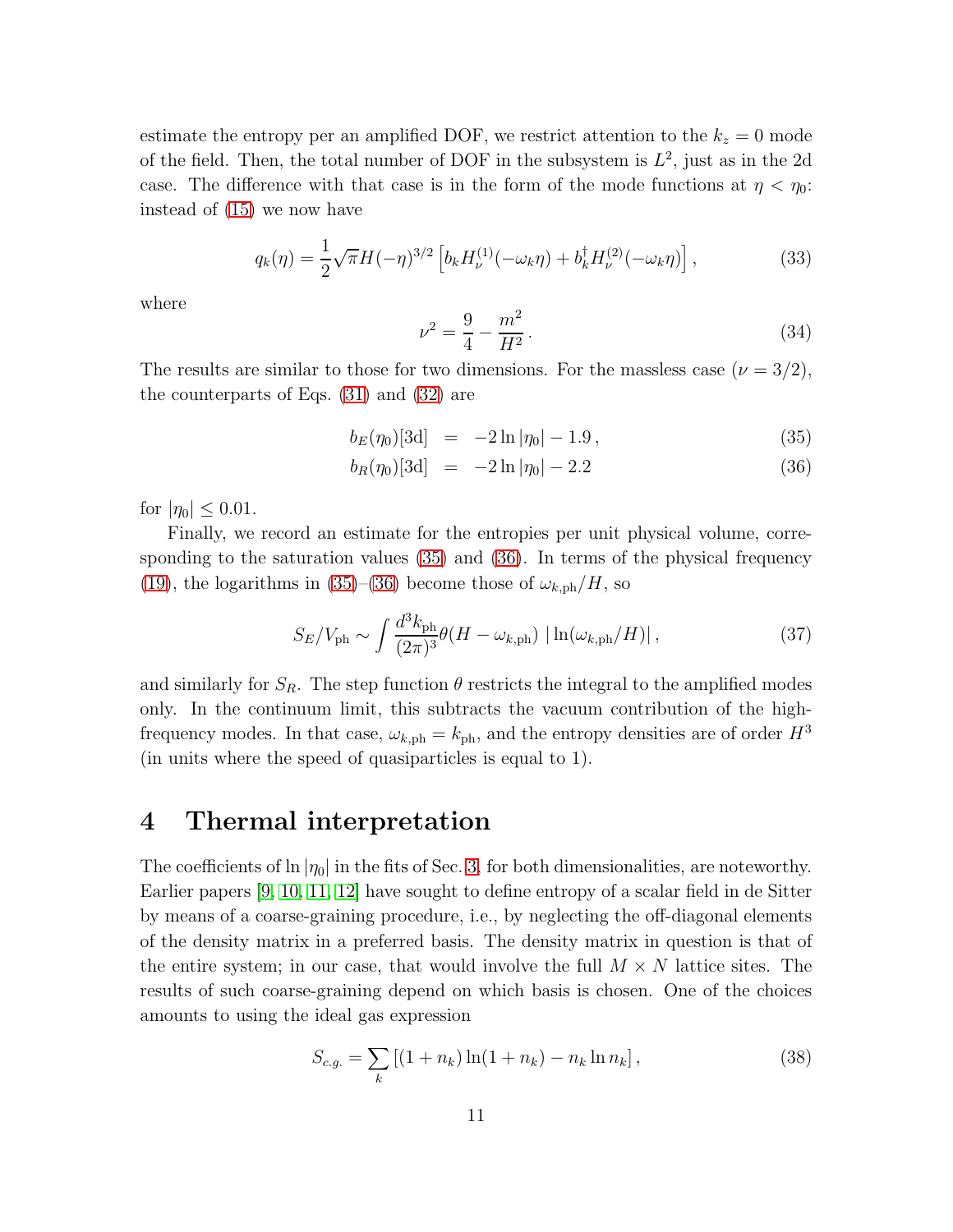where  $k$  goes over the normal modes of the full system (as before, we exclude the constant),  $n_k = \sinh^2 r_k$ , and  $r_k$  is the squeezing parameter. According to [\(38\)](#page-10-2), a mode with a large  $|r_k|$  contributes  $s_k \approx \ln n_k$  of entropy to the total.

We list here expressions for  $n_k$  for a massless minimally coupled scalar in two and three spatial dimensions. In 3d,  $n_k = 1/(2\omega_k \eta)^2$  [\[20\]](#page-14-9), so in the limit of large squeezing  $s_k \approx -2 \ln(\omega_k|\eta|)$ . In two dimensions, the general expression for  $n_k$  is more complicated, but at large  $r_k$  it simplifies into  $n_k \approx 1/2\pi\omega_k\eta$ , so  $s_k \approx -\ln(\omega_k|\eta|)$ . (The coefficient of the logarithm is half of that in 3d.) These results are obtained directly in de Sitter and make no reference to the time  $\eta_0$  at which it ends. If, however, we substitute  $\eta = \eta_0$ , they match Eqs. [\(35\)](#page-10-1) and [\(31\)](#page-8-0).<sup>[‡](#page-11-0)</sup>

We find this correspondence nontrivial. For one thing, our computations do not involve any coarse graining. For another, Eq. [\(38\)](#page-10-2) refers to the normal modes of the full system, while our results to a subsystem. Finally, our expressions [\(31\)](#page-8-0) and [\(35\)](#page-10-1) are for the saturation entropy, which obtains after both the de Sitter stage and the subsequent growth of the EE have already ended. During the de Sitter stage itself, the EE is much smaller (cf. Fig. [1\)](#page-9-0). Indeed, at that time, it does not even scale as the volume of the region, only as the surface area [\[14\]](#page-14-3). If we think of entropy as representing decoherence (i.e., the loss of information on the relative phases of the basis states), we have to conclude that fluctuations of the field do not decohere significantly while they are outside the horizon but only do so after they start oscillating. This, in particular, may help resolve the tension [\[13\]](#page-14-2) between the large value of  $S_{c,q}$  and the amount of coherence between the first and second horizon crossings that is required to explain the observational data.

The occupation number  $n_k$  at the end of the de Sitter stage is a definite function of the mode frequency  $\omega_k$  and the parameter  $\eta_0$ . If the subsystem were isolated, the occupation numbers  $\tilde{n}_{\ell}$  of its normal modes would be given by the same function, but now of the subsystem's own normal frequencies  $\tilde{\omega}_{\ell}$ . For a more detailed characterization of the final state, we compare the spectrum of the parameter  $f_{\ell}$  obtained from these  $\tilde{n}_{\ell}$  via Eq. [\(1\)](#page-2-0) to that of the thermal parameter  $\beta_{\ell}$ , Eq. [\(27\)](#page-7-3). We concentrate on the limit of large squeezing, when  $f_{\ell} \approx 1/\tilde{n}_{\ell}$ . If  $\tilde{n}_{\ell}$  obeyed the Planck distribution at temperature T, we would have  $f_{\ell} = \tilde{\omega}_{\ell}/T$ . As it is, according to the expressions listed after Eq. [\(38\)](#page-10-2),  $f_{\ell} \approx 2\pi \tilde{\omega}_{\ell} |\eta_0|$  in two dimensions and  $f_{\ell} \approx 4\tilde{\omega}_{\ell}^2 \eta_0^2$  in three.

Even if were assured of thermalization, we could not expect a perfect correspondence between the individual  $\beta_{\ell}$  and  $f_{\ell}$ . Indeed,  $f_{\ell}$  are computed under the assumption that the subsystem is perfectly isolated, while in practice it is not. So, for a

<span id="page-11-0"></span><sup>&</sup>lt;sup>‡</sup>Curiously, the expression for  $n_k$  in two dimensions, when written in terms of the physical fre-quency [\(19\)](#page-6-3) as  $n_k \approx H/(2\pi\omega_{k,\text{ph}})$ , coincides with the low-frequency tail of the Planck distribution with the Gibbons-Hawking [\[21\]](#page-14-10) temperature  $T_{GH} = H/2\pi$ .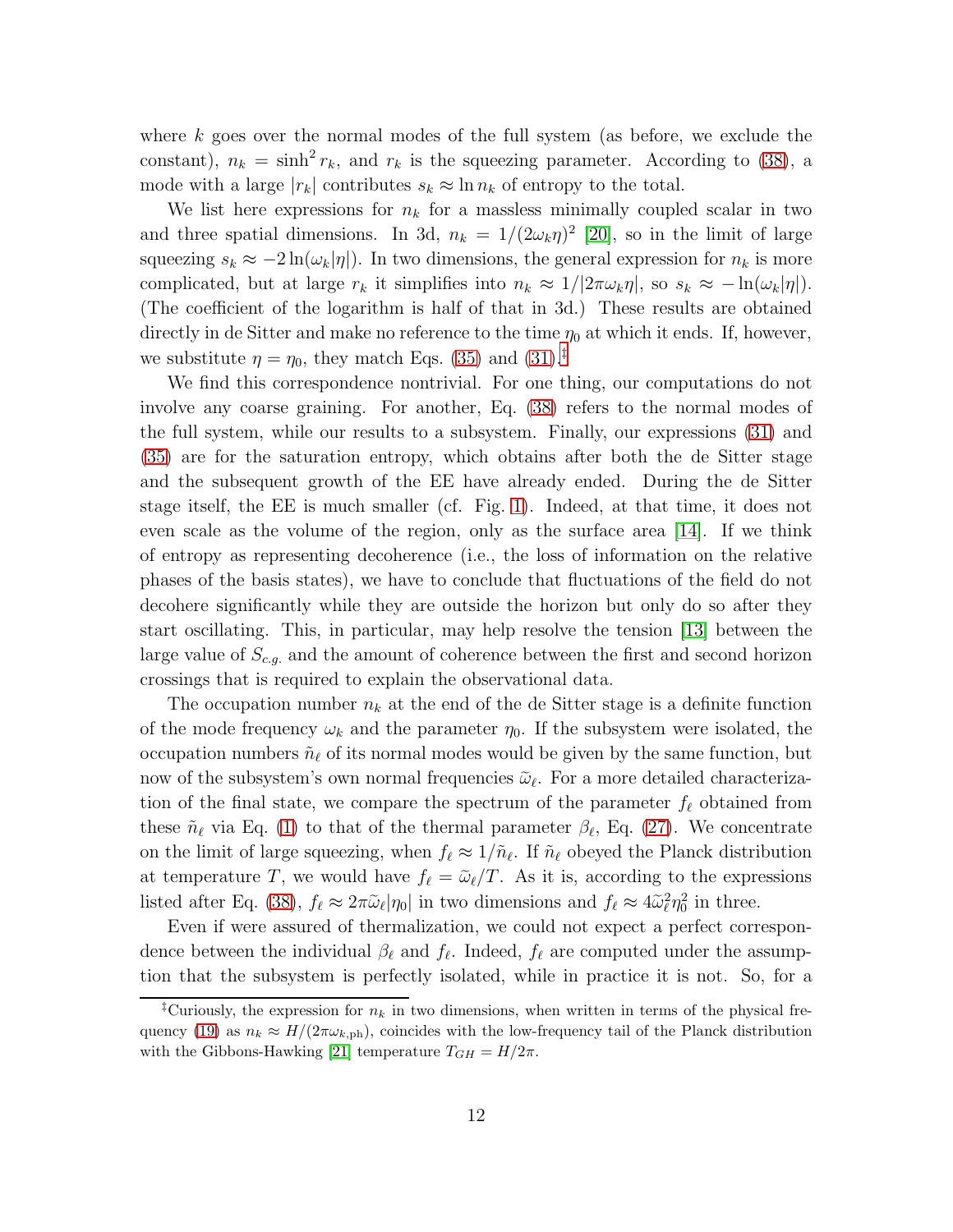

<span id="page-12-0"></span>Figure 3: Binned distributions of the thermal parameter  $\beta_{\ell}$ , corresponding to the Williamson normal modes of a subsystem at time  $\eta = 50$ , and the parameter  $f_{\ell}$  computed from the subsystem's normal frequencies  $\tilde{\omega}_{\ell}$  as shown;  $\eta_0 = -10^{-4}$ . The results are for a massless scalar in two spatial dimensions, for a subsystem defined as a  $10 \times 11$  rectangle in the middle of a  $31 \times 33$  square lattice.

comparison, we bin  $\beta_{\ell}$  and  $f_{\ell}$  into distributions  $D_{\beta}(\eta)$  and  $D_{f}$ , which count the number of times the corresponding parameter ( $\beta_{\ell}$  or  $f_{\ell}$ ) falls into a bin centered on a given value. Note that  $D_{\beta}$  depends on time, while  $D_f$ , being fully determined by  $\eta_0$  and the spectrum of the normal modes, does not. A sample result for two dimensions is shown in Fig. [3.](#page-12-0) Results for three dimensions are similar. We wish to stress that a good agreement between the two distributions, seen in Fig. [3,](#page-12-0) develops only at sufficiently large times. At  $\eta = 0$ ,  $\beta_{\ell}$  are distributed over a much broader range. As discussed in the Introduction, we interpret the agreement at large times as a restricted version of thermalization.

# 5 Conclusion

Our main conclusion is that a thermal interpretation (along the lines of Sec. [4\)](#page-10-0) of the entanglement entropy of a Gaussian scalar in a region of the de Sitter spacetime looks plausible, provided one applies it not to fluctuations in that spacetime itself but rather to those that evolve after the de Sitter stage has ended. It is as if the spacetime stores and then releases latent heat. If experimental results for the quantum simulator (the Bose-Hubbard model) described in Sec. [2](#page-3-3) become available, comparing them to the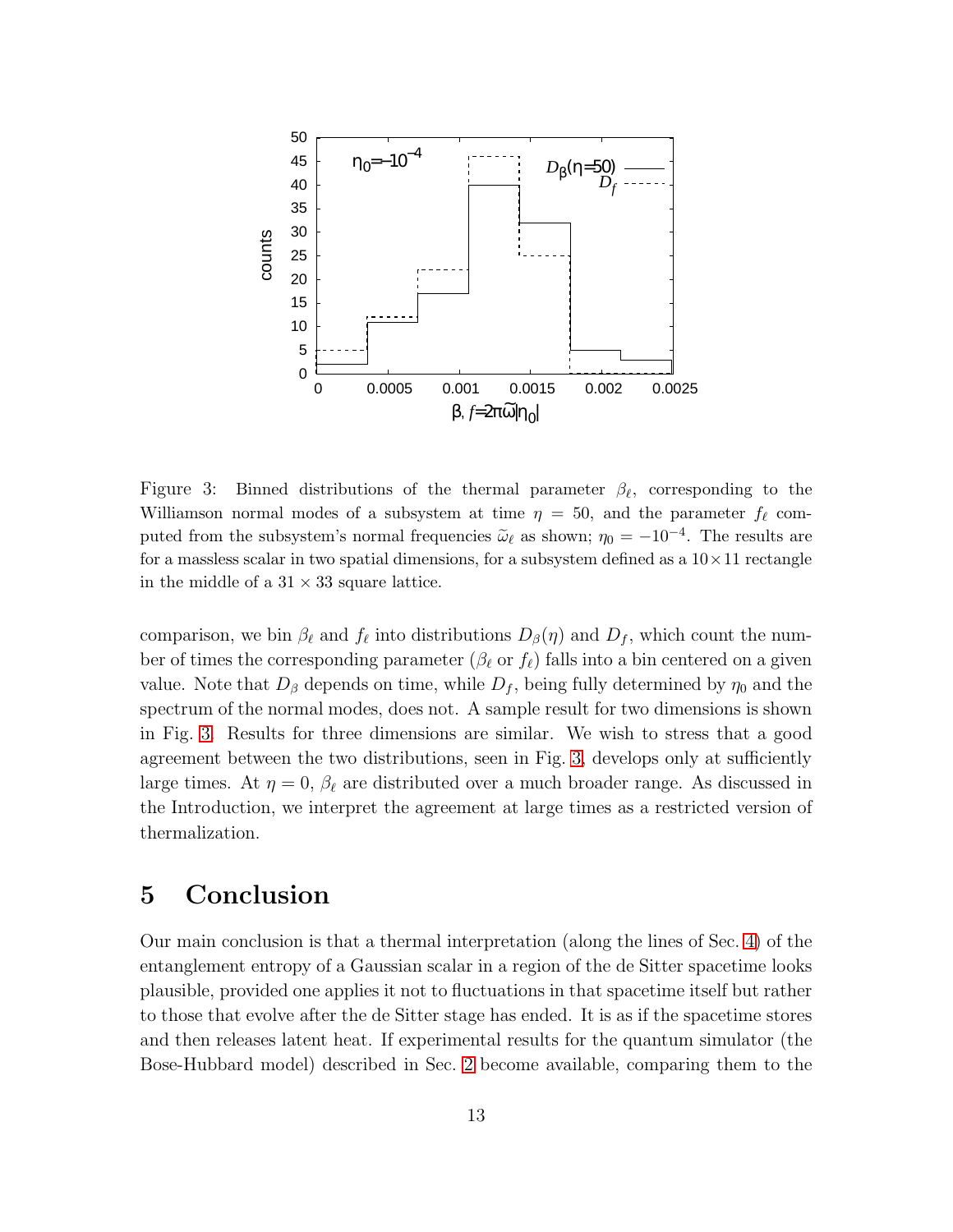results obtained here for the Gaussian theory may elucidate the role of nonlinearities.

# Acknowledgments

We thank Chen-Lung Hung and Martin Kruczenski for discussions. This work was supported in part by the U.S. Department of Energy (grant DE-SC0019202) and by the W. M. Keck Foundation.

# <span id="page-13-0"></span>References

- <span id="page-13-1"></span>[1] S. Khlebnikov and M. Kruczenski, "Locality, entanglement, and thermalization of isolated quantum systems," Phys. Rev. E 90, 050101(R) (2014), [arXiv:1312.4612.](http://arxiv.org/abs/1312.4612)
- [2] P. Calabrese and J. Cardy, "Evolution of entanglement entropy in one-dimensional systems," J. Stat. Mech. 0504, P04010 (2005) [\[arXiv:cond-mat/0503393\]](http://arxiv.org/abs/cond-mat/0503393).
- <span id="page-13-3"></span><span id="page-13-2"></span>[3] H. Casini, H. Liu, and M. Mezei, "Spread of entanglement and causality," JHEP 1607, 077 (2016) [\[arXiv:1509.05044\]](http://arxiv.org/abs/1509.05044).
- [4] J. S. Cotler, M. P. Hertzberg, M. Mezei, and M. T. Mueller, "Entanglement growth after a global quench in free scalar field theory," JHEP 1611, 166 (2016) [\[arXiv:1609.00872\]](http://arxiv.org/abs/1609.00872).
- <span id="page-13-5"></span><span id="page-13-4"></span>[5] V. F. Mukhanov and G. V. Chibisov, "Quantum fluctuations and a nonsingular universe," JETP Lett. 33, 532 (1981).
- <span id="page-13-6"></span>[6] S. W. Hawking, "The development of irregularities in a single bubble inflationary universe," Phys. Lett. B 115, 295 (1982).
- <span id="page-13-7"></span>[7] A. A. Starobinsky, "Dynamics of phase transition in the new inflationary universe scenario and generation of perturbations," Phys. Lett. B 117, 175 (1982).
- <span id="page-13-8"></span>[8] A. H. Guth and S.-Y. Pi, "Fluctuations in the New Inflationary Universe," Phys. Rev. Lett. 49, 1110 (1982).
- <span id="page-13-9"></span>[9] R. Brandenberger, V. Mukhanov, and T. Prokopec, "Entropy of the gravitational field," Phys. Rev. D 48, 2443 (1993).
- [10] T. Prokopec, "Entropy of the squeezed vacuum," Class. Quantum Grav. 10, 2295 (1993).